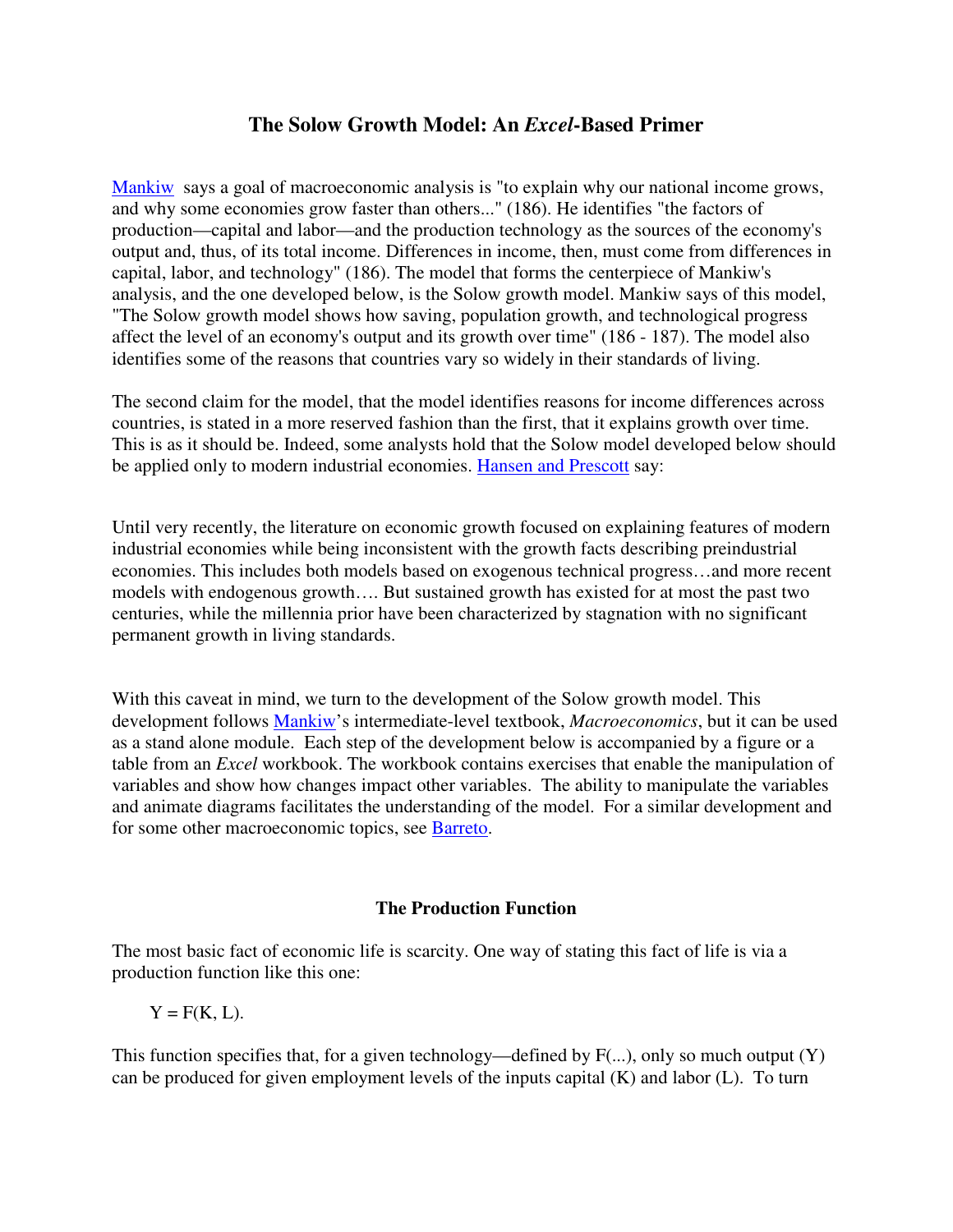this observation into a model of economic growth requires some further assumptions. The assumptions regarding production that underlie the Solow growth models are these:

- A single output is produced. Units of this output can be consumed or added to the capital stock.
- A single type of capital and a single type of labor are employed in the production process.
- The production function exhibits constant returns to scale. That is, changing the employment of both L and K by a proportional factor "z" would cause an equiproportional change in Y. The workbook upon which the illustrations below are based uses a particular constant-returns-toscale production function, the Cobb-Douglas function,  $Y = K^a L^{1-a}$ .



# **(All graphs are from the workbook. Sheet names appear in the figures.)**

A useful characteristic of the constant-returns-to scale production function is that it can be "scaled" by the size of the labor force (assumed to equal, or at least be proportional to, the population). So the per-capita production function is of the form:

 $y = Y/L = f(K/L) = f(k),$ 

where the lower-case letters indicate per-capita values. In the Cobb-Douglas case,

 $Y/L = K^a L^{1-a}/L = K^a L^{-a} = K^a/L^a = k^a$ .

The figure above shows the relationship between y and k.

Two features of the production function stand out: The relationship is positive (more capital per worker implies more output per worker), and the slope decreases as k increases (the marginal product of capital decreases). The marginal product of capital is defined as:

 $MPK = ( f(k + \Delta k) - f(k))/\Delta k,$ 

or equivalently

 $MPK = f(k_2) - f(k_1)/(k_2 - k_1).$ 

In the graph above,  $k_1 = 25$  and  $k_2 = 30$ , so  $\Delta k = +5$ . In response, y increases from 2.627 units to 2.774 units, so  $\Delta y = 0.148$  units. This implies that MPK, over the range considered here is  $0.148/5 = 0.0296$ , rounded to 0.030. For the Cobb-Douglas production function,

 $MPL = ak^{a-1}$ .

Because  $a < 1$ ,  $(1 - a)$  is positive, which implies that  $ak^{a-1} = a/k^{1-a}$  decreases as k increases. This fact is reflected in the ever-decreasing slope of the production function in the graph above. See notes on the marginal product.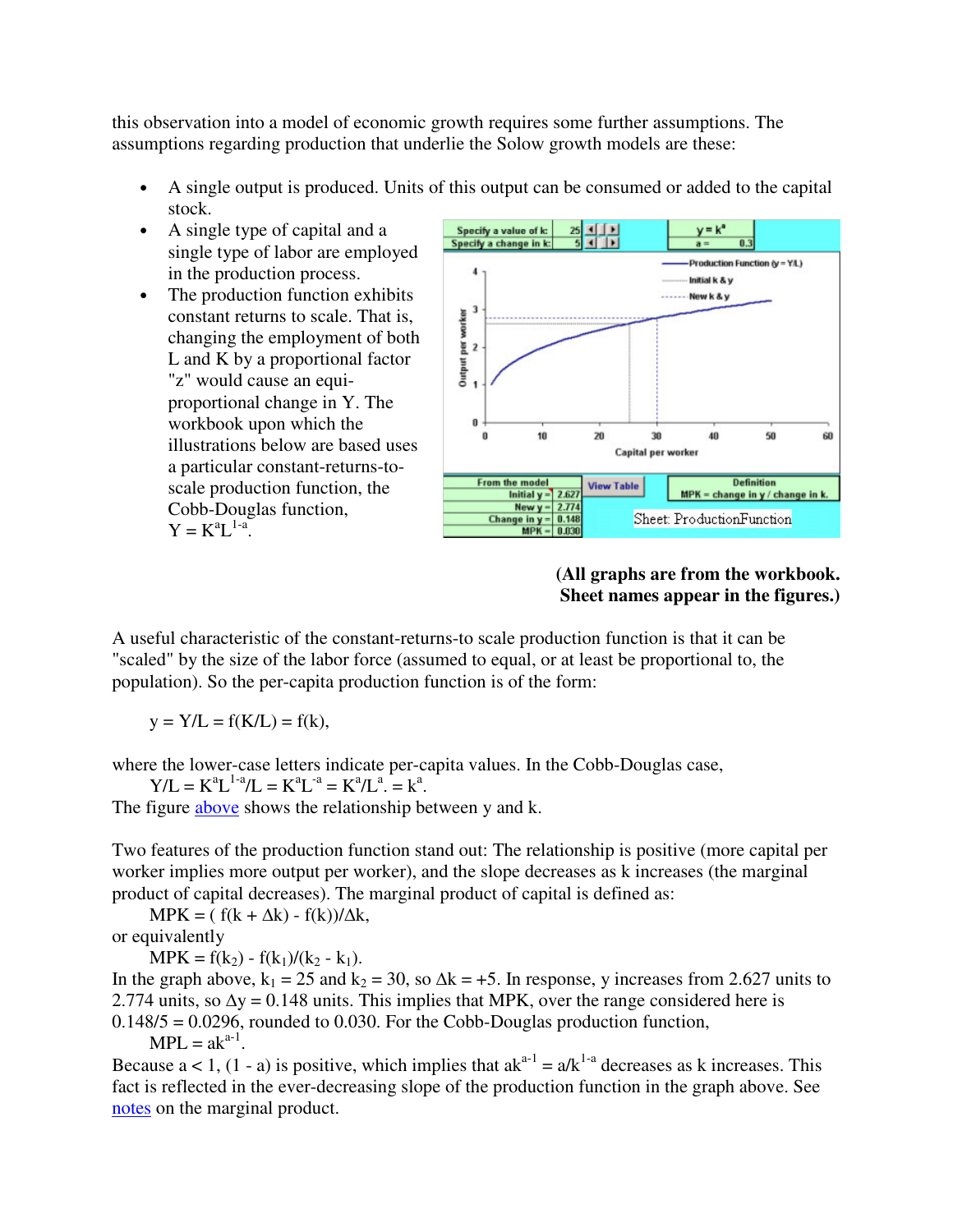## **Output, Income, Consumption, Saving, and Investment**

An important lesson of the simple circular flow model is that an economy's output is simultaneously its income; *i. e.*, the means to purchase that output. The next step in developing the Solow model is to trace the implications of

this relationship to the allocation of output between consumption and investment. The model's consumption is a simple one:

$$
c = (1 - s)y,
$$

where c is per-capita consumption and s is the saving rate, the fraction of income not spent for consumption. This simple model is consistent with observed long-run behavior. Friedman cites earlier empirical work by Kuznets that provides evidence of this proportional relationship and develops some of its macroeconomic implications.



The model assumes that savings are converted, via the capital market, into investment demand. Thus the level of investment demand is:

 $i = sy$ .

This completes the demand for goods and services. The equilibrium condition is that the two are equal:

 $y = c + i$ .

The figure **above** illustrates these relationships. At any specified value of k (capital per worker), the curve  $y = Y/L$  is the total demand for that output. The lower curve (Investment) is the investment demand. And the vertical distance between the two curves is the consumption level.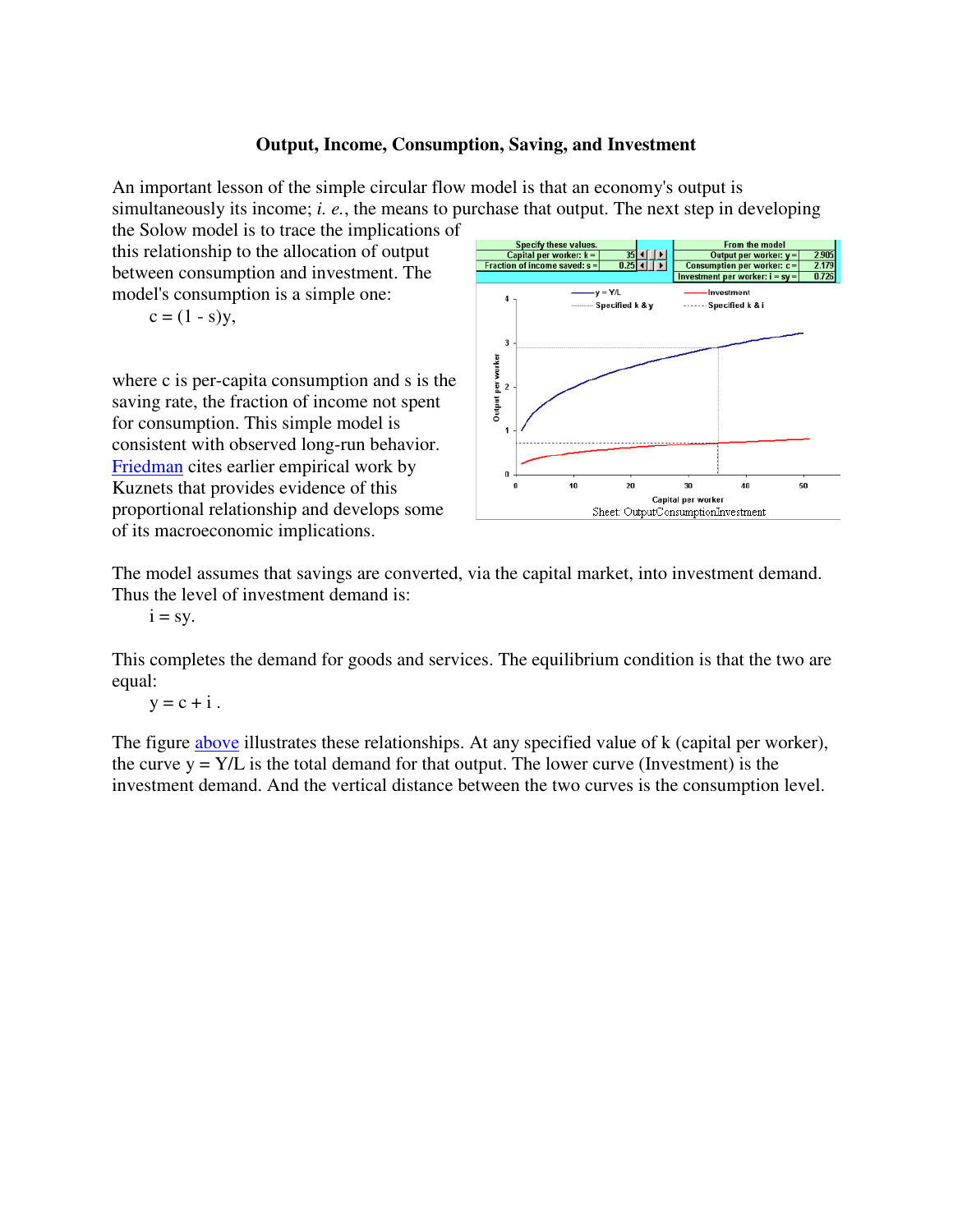#### **Depreciation**

Depreciation is an unfortunate fact of life; capital wears out. The simple model of depreciation used here is that a constant percentage of the total capital stock wears out each year. The example to the right uses a relatively high rate, 20%, so that if the value of k is 10, then 2 units of capital per worker must be replaced each year in order to maintain the capital stock at its beginning-of-the-year level. Any additional investment would result in an increased value of k.



### **Steady State, Introduction**

Saving is proportional to output (= income), so it increases at a decreasing rate as k increases. For small values of k, saving exceeds depreciation. Since saving equals investment, saving exceeding depreciation implies that the capital stock is growing.

At higher values of k, depreciation exceeds saving (which, to repeat, equals investment). This is so because output rises less than proportionately when k increases while depreciation rises proportionately. Therefore, at higher values of k, depreciation exceeds investment, so the capital stock cannot be maintained.



The illustration at the right shows a case where the initial value of  $k(10)$  is below k's steady-state value (12.061). Accordingly, investment equals 0.798 units (40 percent of the income level, which is not shown). Meanwhile, depreciation is 0.07 times k or 0.700. Thus k increases by 0.098 units during this period.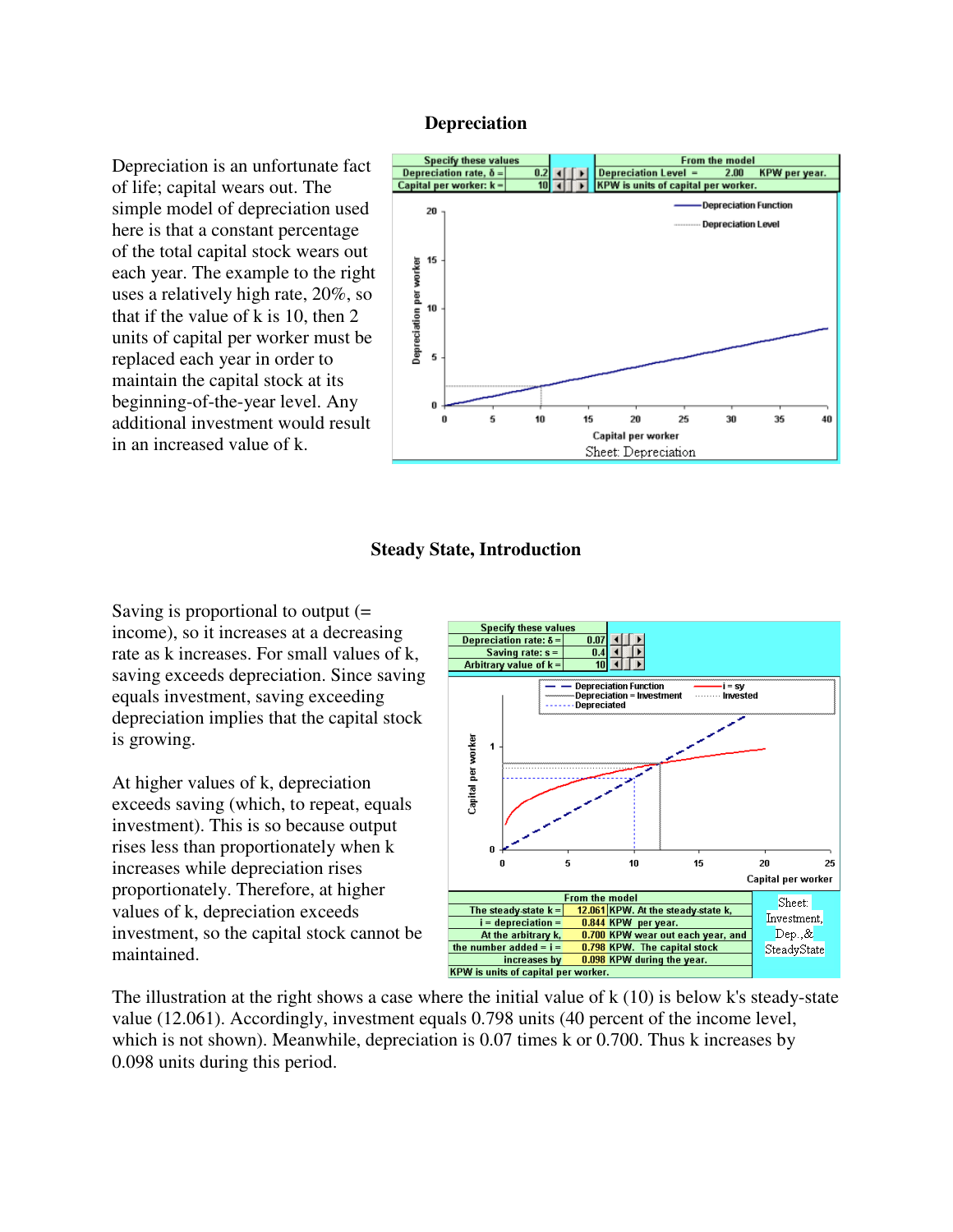#### **Approaching the Steady State**

The graph above shows the adjustment to the steady-state value of k as a function of k itself. Any such adjustment, however, must occur through time. The table at the right provides a view of how the change occurs. The table takes as given the following: the production function ( $y = k^{0.3}$ ), the saving rate (saving  $=$  investment  $= 0.4y$ ), the depreciation function (depreciation  $= 0.1k$ ), and an initial value of k.

 Given these values, during the base year, the following are true:  $y = 1.933$ , so saving

| Specify these values.            |               |         |           |                  | $y = ka$             |          |
|----------------------------------|---------------|---------|-----------|------------------|----------------------|----------|
| 0.3<br>$a =$                     |               |         |           |                  | $i = sy = y - c$     |          |
|                                  | $s =$         | 0.4     |           |                  | $dep = δk$           |          |
| 0.1<br>$\delta =$                |               |         |           |                  | $\Delta k = i - dep$ |          |
|                                  | initial $k =$ | 9       |           |                  | Steady-state $k =$   | 7.246    |
| year                             | k = K/L       | $= Y/L$ | $c = C/L$ | $N$ -Ci/L<br>i = | dep                  | Δk       |
| Л                                | 9.000         | 1.933   | 1.160     | 0.773            | 0.900                | $-0.127$ |
|                                  | 8.873         | 1.925   | 1.155     | 0.770            | 0.887                | $-0.117$ |
| 2                                | 8.756         | 1.917   | 1.150     | 0.767            | 0.876                | $-0.109$ |
| 3                                | 8.647         | 1.910   | 1.146     | 0.764            | 0.865                | $-0.101$ |
| 5                                | 8.453         | 1.897   | 1.138     | 0.759            | 0.845                | $-0.086$ |
| 10                               | 8.080         | 1.872   | 1.123     | 0.749            | 0.808                | $-0.059$ |
| 15                               | 7.823         | 1.854   | 1.112     | 0.741            | 0.782                | $-0.041$ |
| 25                               | 7.523         | 1.832   | 1.099     | 0.733            | 0.752                | $-0.020$ |
| 50                               | 7.291         | 1.815   | 1.089     | 0.726            | 0.729                | $-0.003$ |
| 100                              | 7.247         | 1.812   | 1.087     | 0.725            | 0.725                | 0.000    |
| 200                              | 7.246         | 1.811   | 1.087     | 0.725            | 0.725                | 0.000    |
| Charles American Charles Charles |               |         |           |                  |                      |          |

Sheet: Approaching Steady Sta

 $= 0.773$ , which is less than the 0.900 units of depreciation, so the capital stock falls from its initial value of 9 to 8.873, the value observed at the beginning of year 1. This process continues, with the decrements to the capital stock decreasing as k approaches its steady-state value of 7.246. During the10th year, the capital stock falls by 0.041 units, and during the 25th year by only 0.020 units—the per-worker capital stock is quite near its steady-state value. (To see what happens during intervening years, see the full table in the workbook.)

The graph shows how this process plays out over the first 76 years, after which the change in k is less than 0.001. The change in k begins at the relatively low level of -0.127 and quickly approaches zero. This reflects the facts that i is below depreciation (the two middle curves) but that the difference is rapidly vanishing. These ever-decreasing decrements to the capital stock imply that k is decreasing over the period



(top curve, which refers to the left axis), but an an ever-decreasing rate.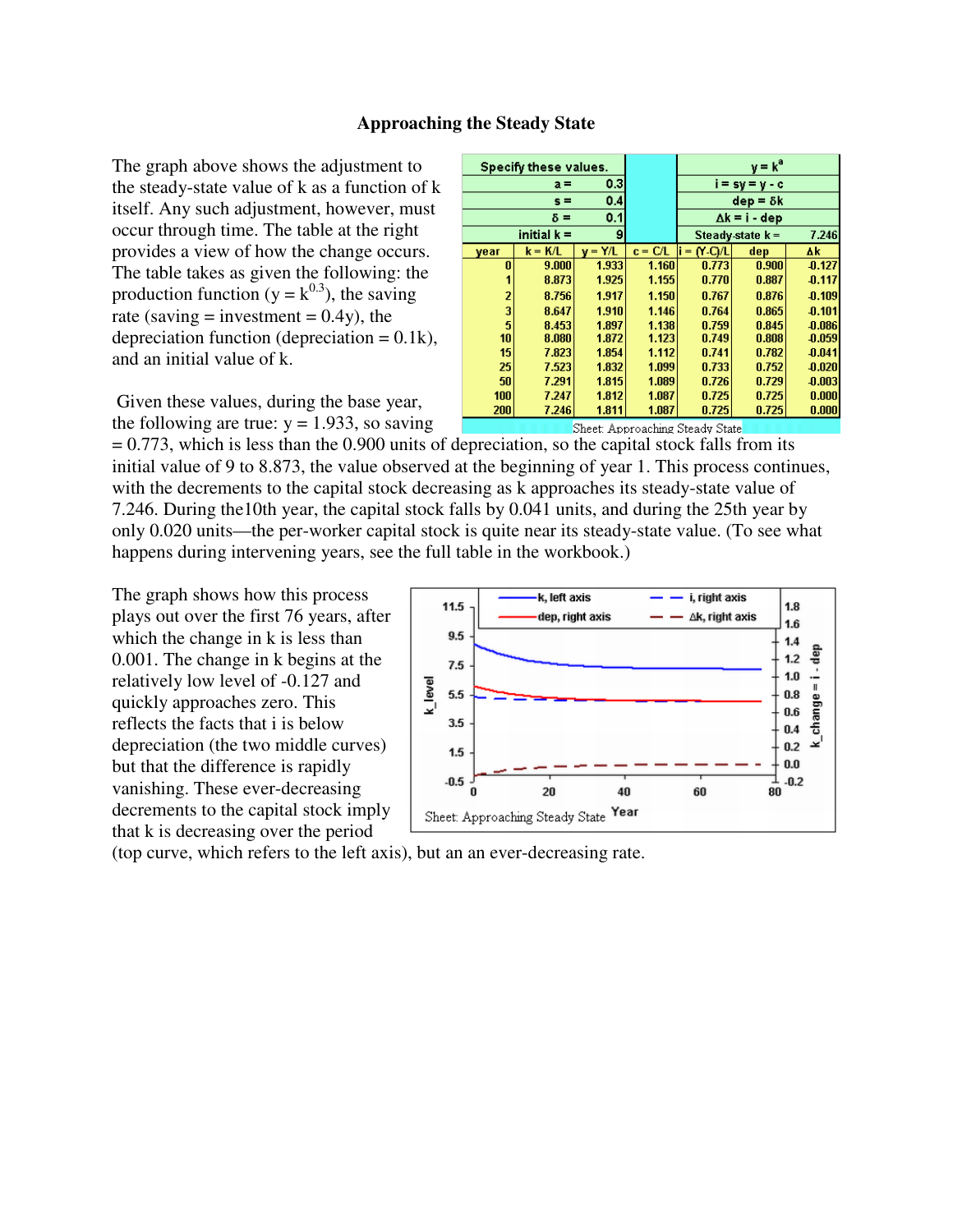# **Comparing Steady States**

The analysis to this point has been positive, defining how a system works. In that system, the technology and depreciation are given by "nature"—some combination of technological facts of life, institutions, and historical accidents.

The one variable that might be subject to control by policymakers is the saving rate. To some extent that rate is determined by people's preferences regarding future and present consumption, but not entirely. Policies matter. For example, Social Security is a pay-asyou-go transfer program that looks much like a pension plan.



Accordingly, its current design can reduce the saving rate. See the note.

Likewise, policies like interest deductions for mortgage interest payments can affect both the level of investment and the sort of capital in which people invest. (The latter, of course, is not addressed in this simple one-good model. See the note.)

If the values of s can be affected by policy and if different values of s lead to different outcomes, then we are faced with a normative issue, to determine a criterion for determining the "best" value of s, and accordingly the "best" steady-state outcome for k, i, and c. We explore a single normative criterion, the maximization of per-capita consumption. That such should be **the** criterion is not self-evident. For example, one might argue for more k, especially if part of k is armament and if one's body politic fears other political entities.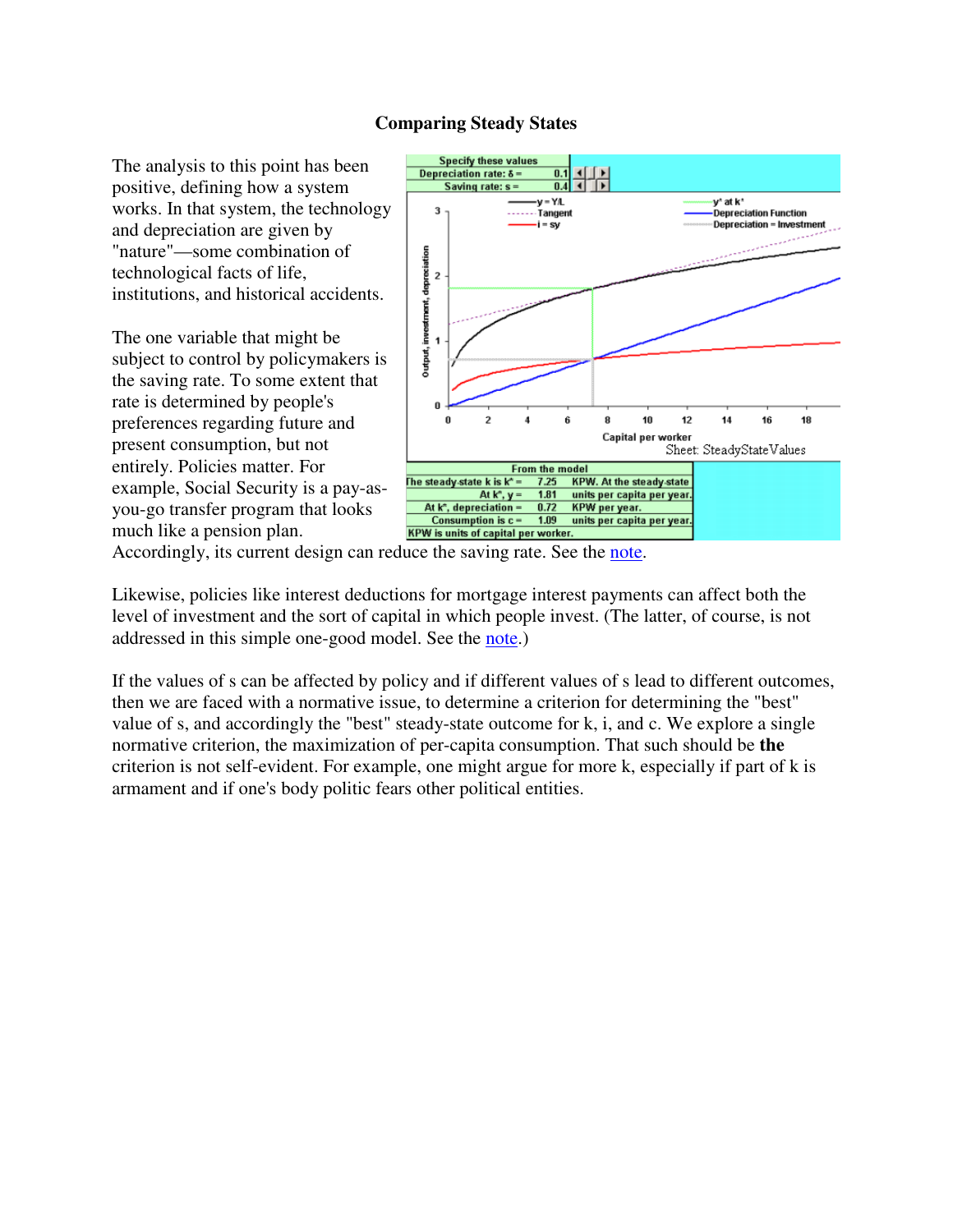## **The Golden Rule Steady State**

Taking the maximization of per-capita consumption as our goal, we examine the criterion that must be met if the best of the many possible steady-state values of k is to be identified. The graph at the right shows the value of k for which c is maximized.

The value of c does not appear on the graph, but is the difference between y and sy (or, at steady-state, the difference between y and  $\delta y$ ). The condition that must be met is that the slope of the y function must equal δ.

To see why, suppose that k is less than this value (which happens to be 4.80 in this case), which would happen if  $s < 0.3$ . Then the



slope of the y function exceeds that of the depreciation function. so increasing k would cause y to increase by more than depreciation, leaving more for consumption

• Alternatively, suppose that  $k > 4.8$ . Then y increases by less than depreciation, so what is left for consumption decreases.

Examination of the graph and of the accompanying tables reveals the optimizing condition—the condition that must be met if the normative criterion is to be satisfied. That condition is that the marginal product of capital (the slope of the y function) must equal the depreciation rate  $\delta$ . So, if policy is to result in maximum steady-state consumption, then a saving rate must be established such that:

 $MPK = δ$ .

As Mankiw points out (p. 212), public policy influences national saving in two ways: "The most direct way in which the government affects national saving is through public saving—the difference between what the government receives in tax revenue and what it spends. … The government also affects national saving by influencing private saving—the saving done by households and firms."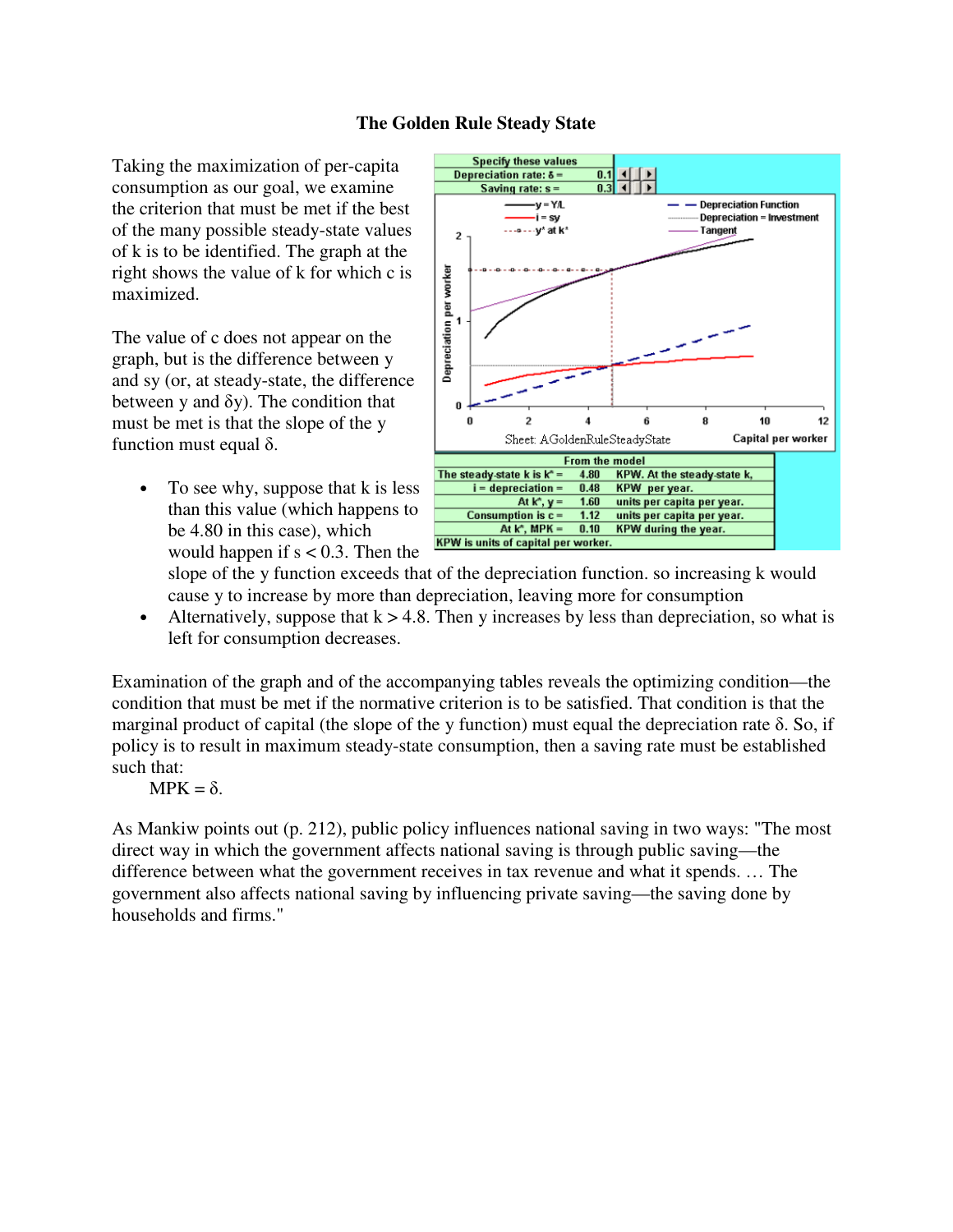## **Comparing Steady States: Steady-State Consumption as a Function of the Saving Rate**

The reasoning above implies that the steady-state equilibrium matters. One question is just how sensitive the outcome, in our case per-capita consumption, is to the steady state. The figure at the right suggests that if the underlying Cobb-Douglas production is a reasonable first approximation to an economy's technology, then the exact value might not be a critical concern.

The optimal saving rate is  $s = 0.3$ , which results in per-capita consumption of  $c =$ 1.660 (see the chart below the graph). If the saving rate falls to just over one-half



this level,  $s = 0.185$ , the resulting steady-state per-capita consumption falls only to  $c = 1.571$ , a decrease of about 5 percent. Likewise, if the saving rate were  $s = 0.417$ , more than one-third above the optimal level, c falls only to 1.592, a decrease of about 4 percent.

The table shows the Golden Rule steady-state values for all variables. For the current model, one without population change or technological change, the Golden rule outcome requires that the marginal product of capital equal the depreciation rate, as stated above. With the Cobb-Douglas production function,  $MPK = ak^{a-1}$ . Solving for the Golden Rule value of k is straightforward:  $k_{GR} = (\delta/a)^{1/(a-1)}$ . Given the model's parameters, this implies that the value is  $k_{GR}$  =  $(0.04/0.3)^{-1/0.7} = 17.786$ . The rest of the values follow from this one as follows:

- $y = k^{0.3} = 17.786^{0.3} = 2.372$ ,
- $\delta k = 0.04(17.786) = 0.711$ ,
- $sy = \delta k$  from the nature of steady state,
- $s = (sy)/y = 0.711/2.372 = 0.300$ ,
- $c = y s(y) = 2.372 0.711 = 1.661$  (difference from table value due to rounding errors),
- $MPK = 0.3(k^{0.7}) = 0.3/(17.786^{0.7}) = 0.040.$

| s                                 | $k^*$                          | Ý             | δk*                                   | sv.           | $\mathbf{c}^*$ | <b>MPK</b> | <b>MPK</b><br>- δ |
|-----------------------------------|--------------------------------|---------------|---------------------------------------|---------------|----------------|------------|-------------------|
| "Golden-rule" steady-state values |                                |               |                                       |               |                |            |                   |
| 0.300                             | 17.786 2.372 0.711 0.711 1.660 |               |                                       |               |                | 0.040      | 0.000             |
| 0.012                             |                                |               | 0.178   0.596   0.007   0.007   0.589 |               |                |            |                   |
| 0.019                             |                                |               | 0.356 0.733 0.014 0.014 0.719         |               |                | 0.618      | 0.578             |
| 0.023                             | 0.445                          | 0.784         |                                       | 0.018[0.018]  | 0.766          | 0.529      | 0.489             |
| 0.037                             |                                | 0.889 0.965 1 |                                       | 0.03610.036   | 0.930          | 0.326      | 0.286             |
| 0.060                             |                                |               | 1.779 1.189 0.071 0.071               |               | 1.117          | 0.200      | 0.160             |
| 0.064                             | 1.9761                         | 1.227         | 0.0791                                | 0.079         | 1.148          | 0.186      | 0.146             |
| 0.070                             |                                | 2.223 1.271   |                                       | 0.089   0.089 | 1.182          | 0.171      | 0.131             |
| 0.077                             | 2.541                          | 1.323         | 0.102                                 | 10.102        | 1.221          | 0.156      | 0.116             |
| 0.086                             | 2.9641                         | 1.385         |                                       | 0.119 0.119   | 1.267          | 0.140      | 0.100             |
| 0.097                             | 3.557                          |               | 1.463 0.142 0.142                     |               | 1.321          | 0.123      | 0.083             |
| 0.105                             |                                | 3.953   1.510 |                                       | 0.158[0.158]  | 1.352          | 0.115      | 0.075             |
| 0.114                             |                                | 4.447 1.565   |                                       | 0.178 0.178   | 1.387          | 0.106      | 0.066             |
| 0.139                             | 5.929                          | 1.706         |                                       | 0.237 0.237   | 1.468          | 0.086      | 0.046             |
| 0.158                             |                                | 7.115 1.802   |                                       | 0.285   0.285 | 1.517          | 0.076      | 0.036             |
| 0.185                             | 8.893                          | 1.926         |                                       | 0.356 0.356   | 1.571          | 0.065      | 0.025             |
| 0.226                             | 11.858                         | 2.100         | 0.474                                 | 0.474         | 1.626          | 0.053      | 0.013             |
| 0.300                             | 17.786                         | 2.372         | 0.711                                 | 0.711         | 1.660          | 0.040      | 0.000             |
| 0.341                             | 21.344                         | 2.505         |                                       | 0.854 0.854   | 1.651          | 0.035      | $-0.005$          |
| 0.380                             | 24.901                         | 2.623         | 0.996                                 | 0.996         | 1.627          | 0.032      | $-0.008$          |
| 0.417                             | 28.458 2.731                   |               | 1.138                                 | 1.138         | 1.592          | 0.029      | $-0.011$          |
|                                   | 0.453 32.015 2.829             |               | 1.281                                 | 1.281         | 1.548          | 0.027      | $-0.013$          |
| Sheet: SteadyStates               |                                |               |                                       |               |                |            |                   |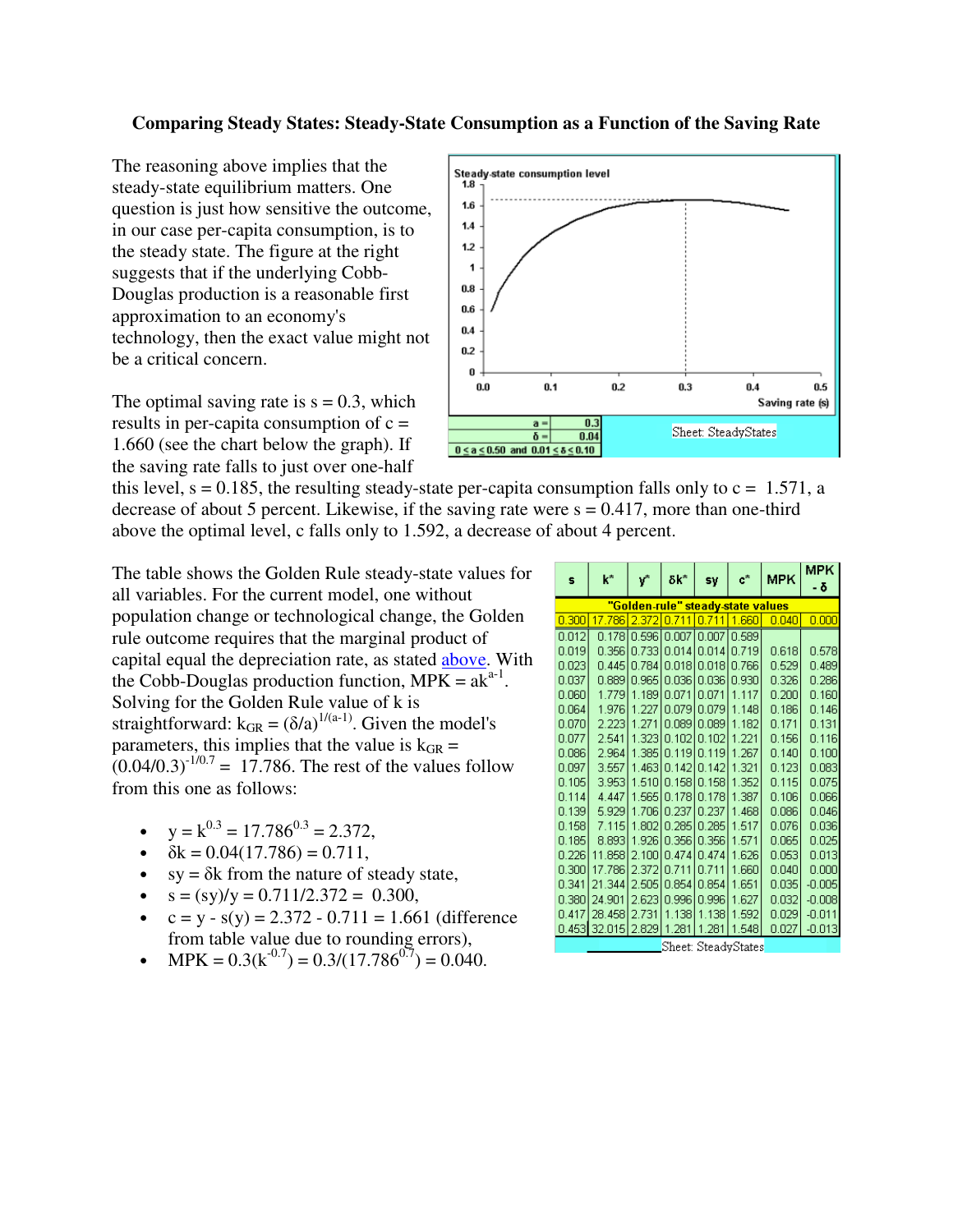### **Approaching the Golden Rule Steady State**

Suppose that an economy has achieved its steady-state investment rate, but not the one prescribed by the Golden Rule. Then suppose that policy changes occur such that the new saving  $(=$ investment) rate results in movement to the Golden Rule levels of k, s, and c. How does this change play out through time? Here we address that case of an economy that has been saving too much, so that its capital stock is too large to generate the maximum flow of consumption. We leave the examination of the other case as an exercise.

The figure at the right shows that, if the economy were at the Golden Rule steady-state equilibrium, its sustained



consumption level would be 1.660. Because the capital stock is above the Golden Rule value, sustaining that capital stock eats into consumption, so the steady-state consumption level is only 1.627 (value read from the spreadsheet), while output is 2.627. This implies that  $s = (2.627 - 1.627)$  $1.627$ / $2.627 = 0.381$ . The table above shows that the Golden Rule s is lower, 0.300.

Reducing s to its Golden Rule value, starting in year 31, allows a jump in consumption in that year (from 1.627 to 1.839 (=  $0.7 * 2.627$ ). As the capital stock decreases (k's values are on the right axis), so do y and  $i (= s^*y =$  depreciation, at steady state—values shown on the left axis).

Consumers in each year after 30 have increased consumption, but the model shows a basis for inter-generational tension. The change for  $s > s_{GR}$  to  $s = s_{GR}$  provides the greatest boon to those in the years immediately after the change. Accordingly, those who institute the policy change in year 30 are appropriating the "free lunch" that those in later years would have enjoyed had s remained at its historically high level of 0.381. The inter-generational tension is, perhaps, more pronounced when the initial s is less than  $s_{GR}$ . Again, working through that case is left as an exercise.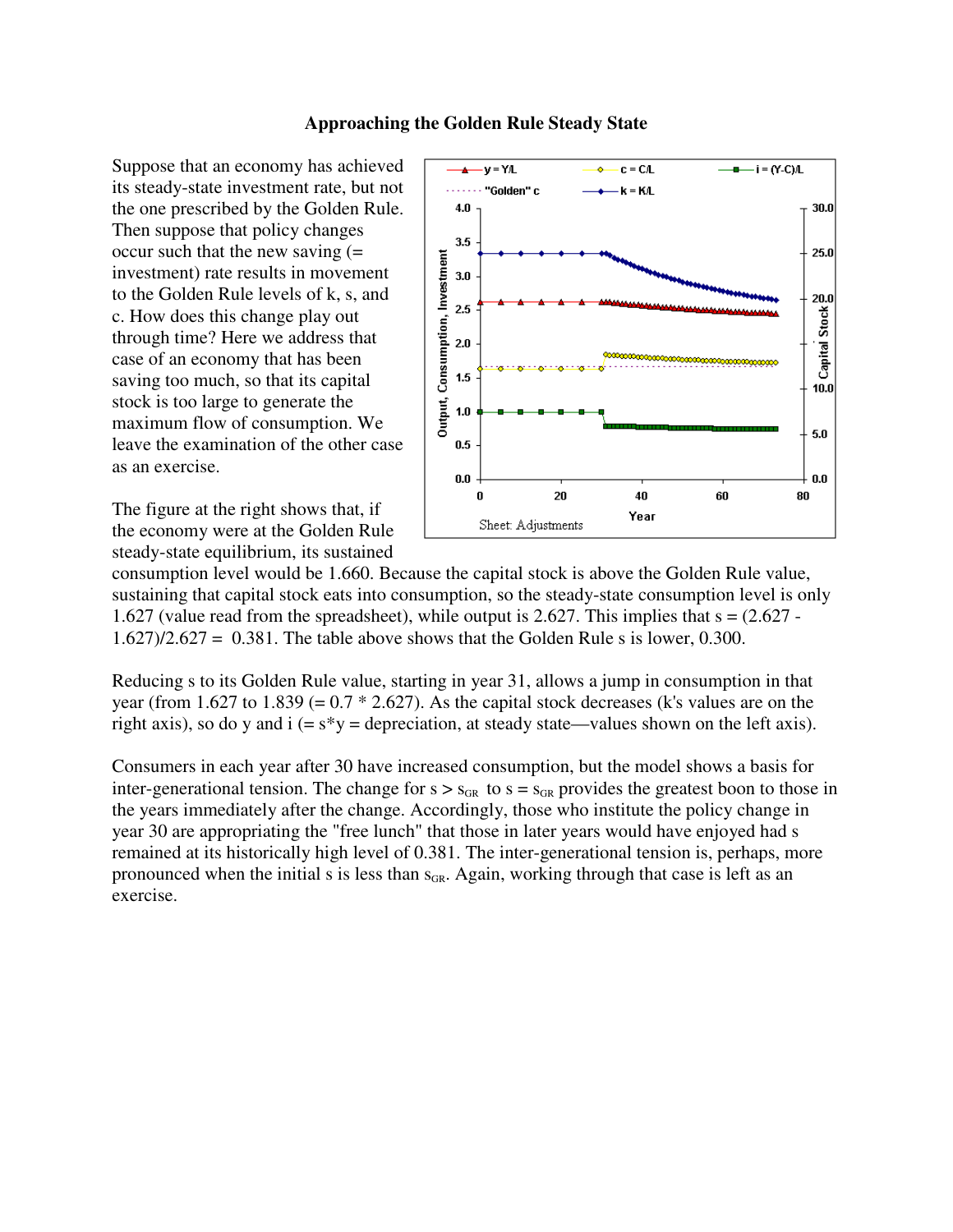### **Population Change and the Steady State**

Until now, the population has been held at a constant level, so that k grows whenever K grows  $(k = K/L)$ , where L is the amount of labor). If L is growing, however, a constant level of K would imply a decreasing level of k.

In this regard, population growth is much like depreciation: both reduce k—depreciation via its effect on the numerator in K/L, and population growth via its effect on the denominator. Mankiw provides the reasoning behind the following equation:

or

$$
\Delta k = i - (\delta + n)k.
$$

 $\Delta k = i - \delta k - nk$ 

**Specify these values** Depreciation rate:  $\delta$  =  $0.04$ View Saving rate:  $s =$  $0.3$ **Table Population Growth Rate: n =**  $0.025$  $\mathbf{i} = \mathbf{s}\mathbf{v}$ Pop+Dep **Constant k** Per-worker investment  $\ddot{\mathbf{1}}$ n 5 0 10 Capital per worker **From the model** 8.889 KPW. At this k\*, depreciation & The steady-state  $k =$ 0.578 KPW per year. Thus, population growth require i = 1.926 units per year. The steadythe steady-state output is  $y =$ state consumption level is  $c =$ 1.348 units per year. KPW is units of capital per worker. Sheet: PopulationGrowth

which k would decrease in a year's

time if no investment were made. This equation is only approximately correct, but the approximation is quite close. See the note. The straight line in the graph shows the amount by which the per-worker capital stock would decrease if no investment were made.

Investment is made, however: sy is invested each time period. Steady-state is attained when sy =  $(\delta + n)$ k. In the example at the right, a positive population growth rate has been added to the model developed immediately above. When  $n = 0$ ,  $a = 0.3$   $\delta = 0.04$ , and  $s = 0.30$ , the resulting steady-state k was 17.786 units of capital per worker. When the population is growing at 2.5 percent per year, however, the same saving function, production function, and depreciation ratio result in a steady-state k of just 8.889 units of capital per unit of labor. Accordingly, per-capita output is 1.926 units, down from 2.372 when  $n = 0$ .

The term  $(\delta + n)$ k is the amount by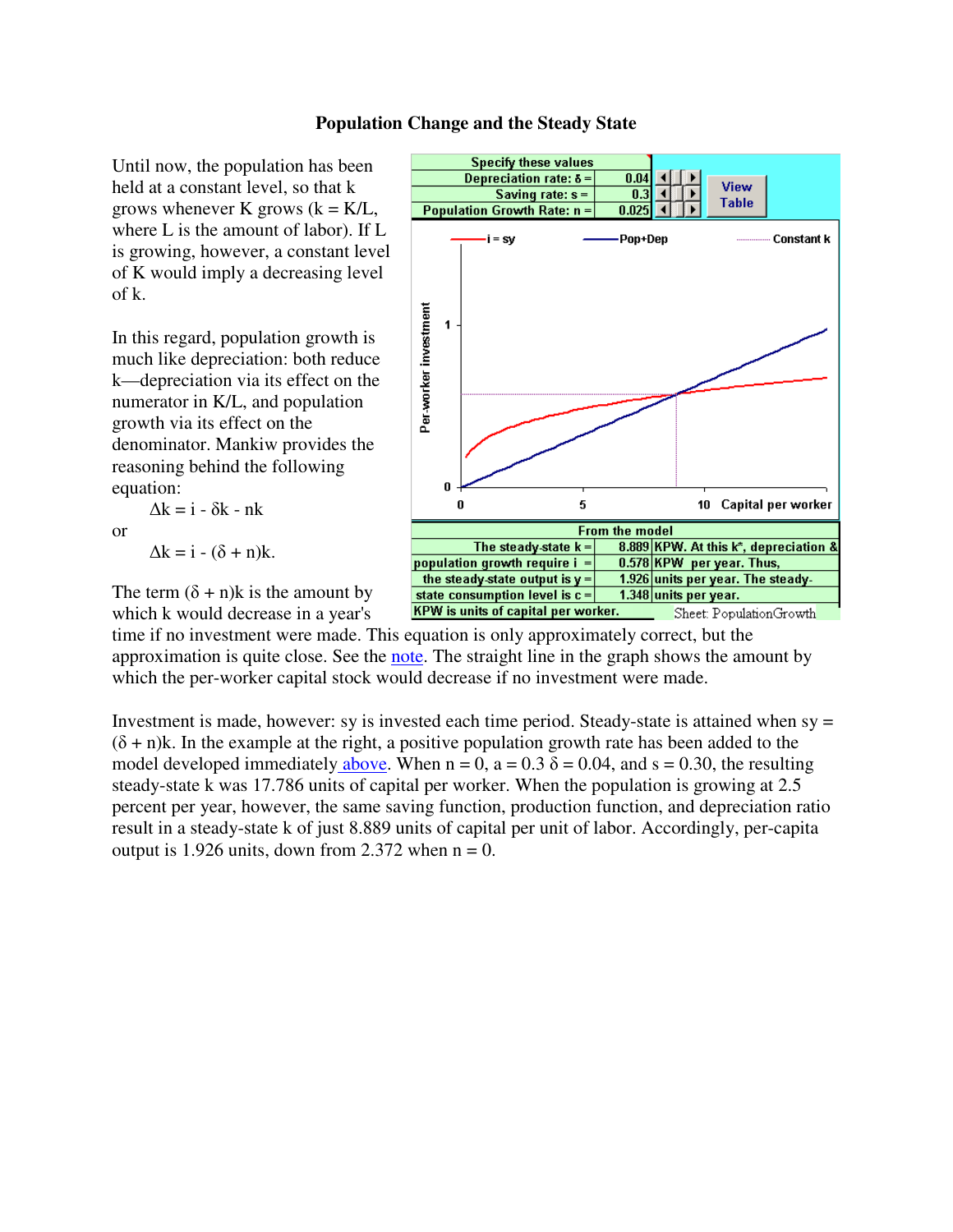#### **Population Change II**

The graph at the right recreates the one above, with two exceptions. First, the depreciation-only  $(n = 0)$  case is included for comparison. Also, the population growth rate is a bit higher, 3% rather than 2.5%. The result of this increase is that the steady-state k falls from 8.889 to 7.996. Per-capita output and consumption fall as a result of the decreased k.

Is this particular steady-state outcome the "Golden Rule" outcome, the one that maximizes sustained per-capita consumption? As we shall see, yes.

That outcome requires that  $MPK = \delta + n$ . See note. Given the production function employed here, the table below reports the Golden Rule values when the population growth rate is 2.5 percent per year.



**Golden Rule values when population grows at 2.5% per year**   $n = 0.025$  $k_{GB} = 8.889$  $y_{GR} = 1.926$  $c_{GR} = 1.348$  $i_{\text{GR}} = 0.578$  $s = 0.300$ 

For the Cobb-Douglas production function, the value of s that corresponds to Golden Rule consumption is still the the exponent of k in the production function  $y = k^a$ .

The analysis above treats n as exogenous. Both n and s, however, might be sensitive to policy actions. Now policymakers have two potential tools for affecting the steady-state level of c. They can implement policies to change s, or they can implement policies to affect n. Many modern industrial countries are actively pursuing pro-natalist policies (for reasons unrelated to maximization of c), and some developing countries have implemented policies designed to reduce n, the most notorious being that of China. See Eberstadt.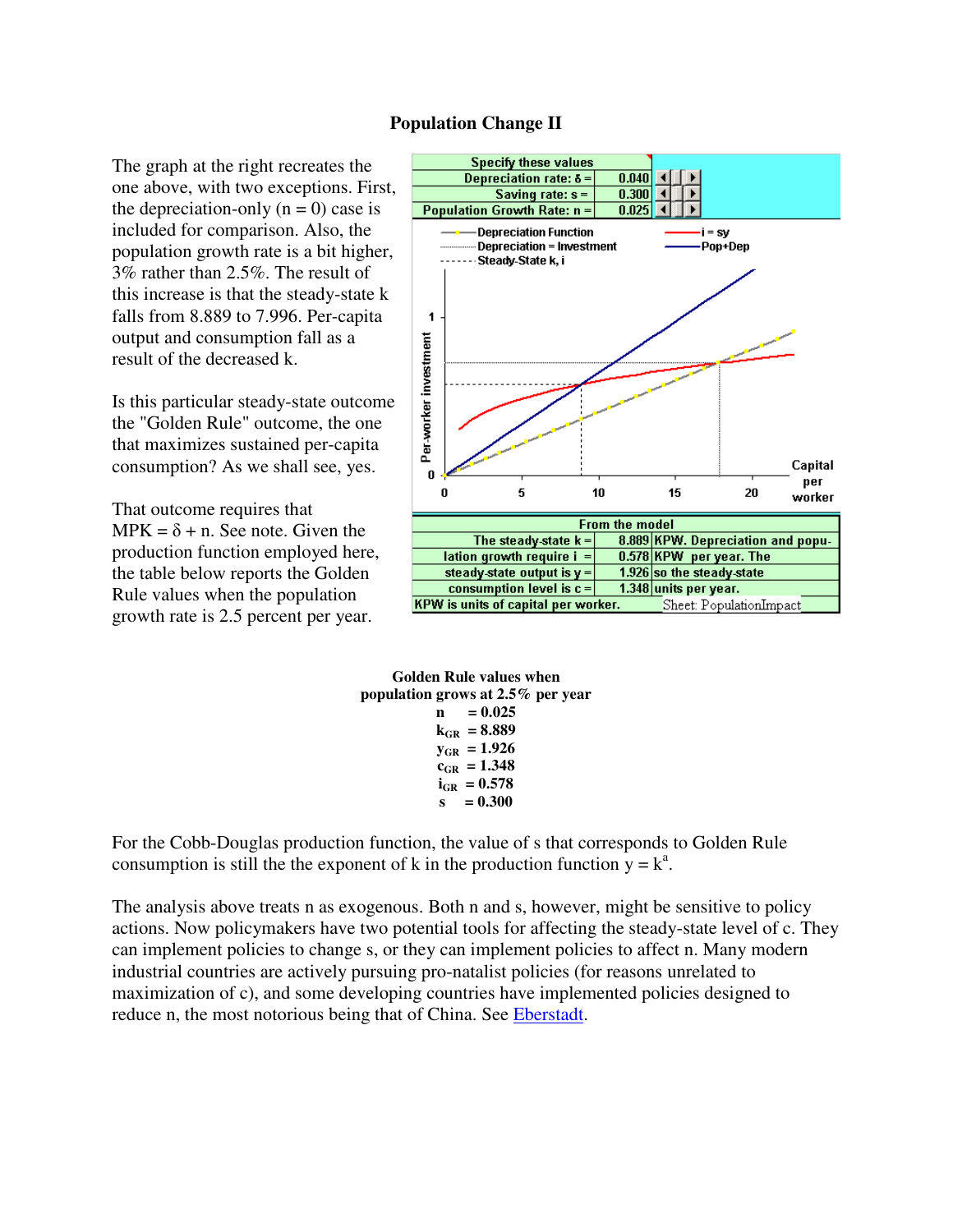## **Technological Change and the Steady State**

The Solow growth model treats technology as if more workers were being added. That is, the effective labor force now becomes L times E, where E is a measure of productivity. With this new source of change, the capital per effective unit of labor, the new capitalper-unit-of-labor variable becomes

 $k = K/(L \times E)$ .

Now, absent investment, k changes over time for three separate reasons: depreciation of the capital stock, population growth, and productivity growth.



With this new source of change in k, the change in k becomes the following:  $\Delta k = i - (\delta + n + g)k$ ,

where the first two terms inside the parentheses are as developed earlier, and g is the annual rate at which labor productivity changes. See the note for the derivation of the term  $(\delta + n + g)k$ .

To see why per-capita consumption grows at the rate g, consider the graph at the right. Steadystate equilibrium now requires that both the amount of capital and the amount of investment per efficiency unit of labor be constant. By the same token y, the output per efficiency unit of labor must be constant. Output must, therefore, grow at a rate  $(n + g)$ . The number of workers grows at a rate of n, so the difference, g, is the annual rate of increase of per-worker output. Since consumption grows exactly in proportion with output, consumption per worker also grows at a rate equal to g.

The analysis above treats g as exogenous. Both n and s, however, might be sensitive to policy actions. Now policymakers have three potential tools for affecting the steady-state level of c. They can implement policies to change s, they can implement policies to affect n, and they can implement policies to affect g. Such policies include those related to copyright and patents, as well as tax breaks for research and development or subsidies for basic research..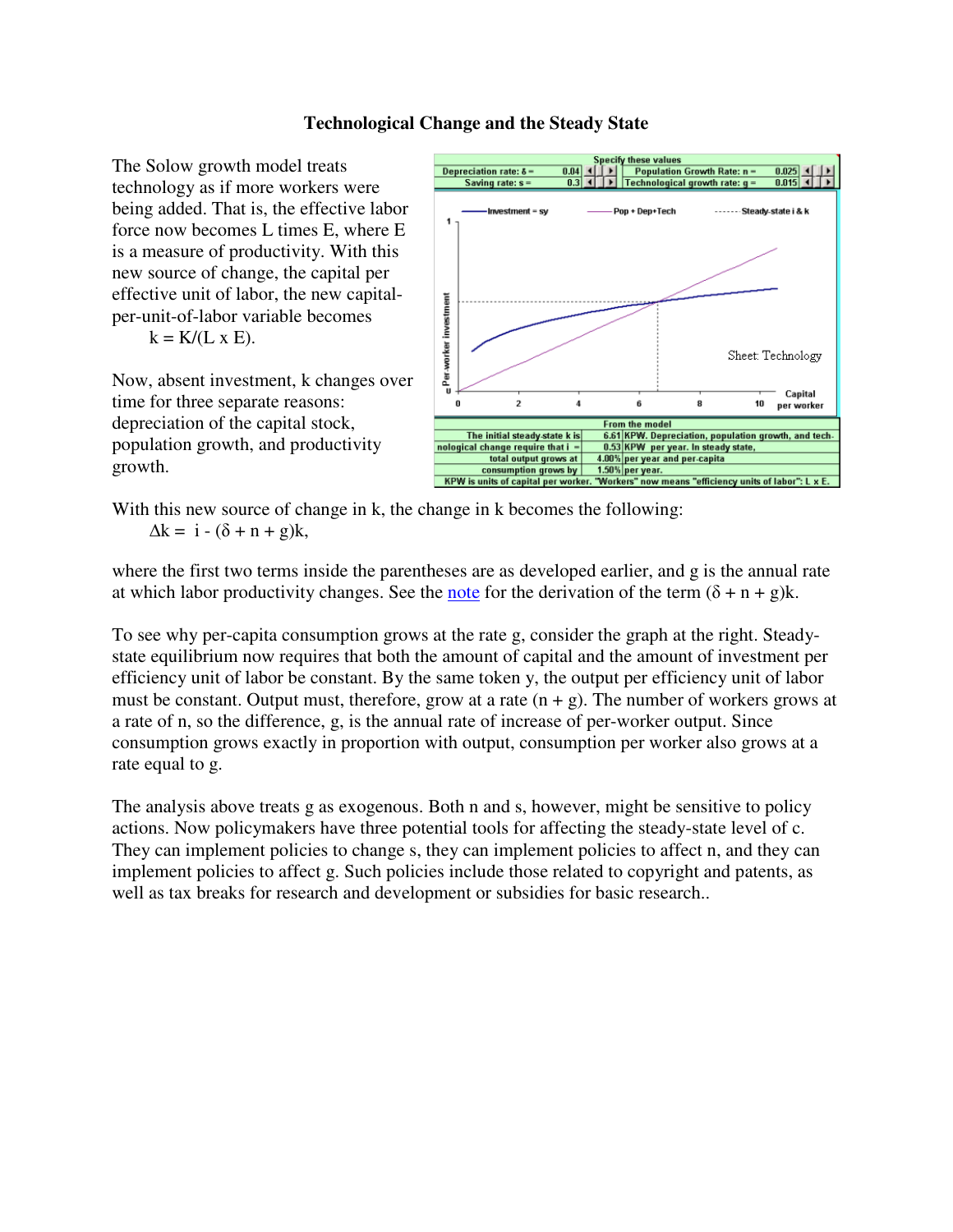### **Technological Change II**

The graph at the right shows some of the same information as above, but from a different perspective. The worksheet from which this graph is copied focuses on the implications of s, n, and g for percapita output and consumption.

The graph at the right is based on the assumption that the economy is on its Golden Rule steady-state path. The following exercise is instructive: Set the saving rate very low (what happens if s = 0?) and raise it toward the Golden Rule value and then above that value. Observe that, as s increases so does the Y/L trend for all values of s. In contrast,



however, the C/L trend shifts upward only until  $s = a$  (the Golden Rule value) and then shifts downward, with the ever-increasing difference between Y/L and C/L being the depreciation of the ever-larger capital stock.

This worksheet is normalized so that  $L = 1$  and  $Y = 1$ in the first year. Thus, the initial value of E is determined in a way that makes this normalization "work." As a result, the sheet does not not directly

show the negative impact of population growth on per-capita consumption, but the negative

effect can be can be deduced. The two inserts at the right show part of the table that gives rise to the graph above. In one case, the population growth rate is  $n =$ 1.5% and in the other it is  $n = 2.5\%$ . In both cases, the growth of per-capita consumption is the same--it

| Year L |         | E     | к                                 | v     | Y/L                 | CL              |
|--------|---------|-------|-----------------------------------|-------|---------------------|-----------------|
|        | 0 1.000 | 0.536 | 4.286                             | 1,000 |                     | $1.000$ 0.700   |
|        | 1 1.025 | 0.544 | 4.459                             | 1.040 |                     | $ 1.015 $ 0.711 |
|        | 2 1.051 | 0.552 | 4.639                             |       | $1.082$ 1.030 0.721 |                 |
|        | 3 1.077 |       | 0.Sheet: Technology&Growth6 0.732 |       |                     |                 |

grows at a rate equal to g, the rate of technological change. What differs, however, is the initial level of efficiency necessary to sustain these identical paths. When the population is growing at 1.5 percent per year  $(L = 1, 1.015, 1.046, ...)$ , an initial efficiency index of 0.552 is sufficient to generate observed income stream. When population is growing at 2.5 percent per year  $(L = 1,$ 1.025, 1.077, ...) the necessary efficiency index is 0.582 in the initial period. This means that a given group of laborers with a given level of efficiency must have lower consumption if the population is growing faster.

| Year L |         | E     | к     |                                              | Y/L                       | CL            |
|--------|---------|-------|-------|----------------------------------------------|---------------------------|---------------|
|        | 0 1.000 | 0.502 | 5,000 | 1,000                                        |                           | 1.000   0.700 |
|        | 1 1.015 | 0.509 | 5.151 |                                              | $ 1.030 $ $ 1.015 $ 0.711 |               |
|        | 2 1.030 |       |       |                                              |                           |               |
|        |         |       |       | 3 1.046 Sheet: Technology&Growth 1.046 0.732 |                           |               |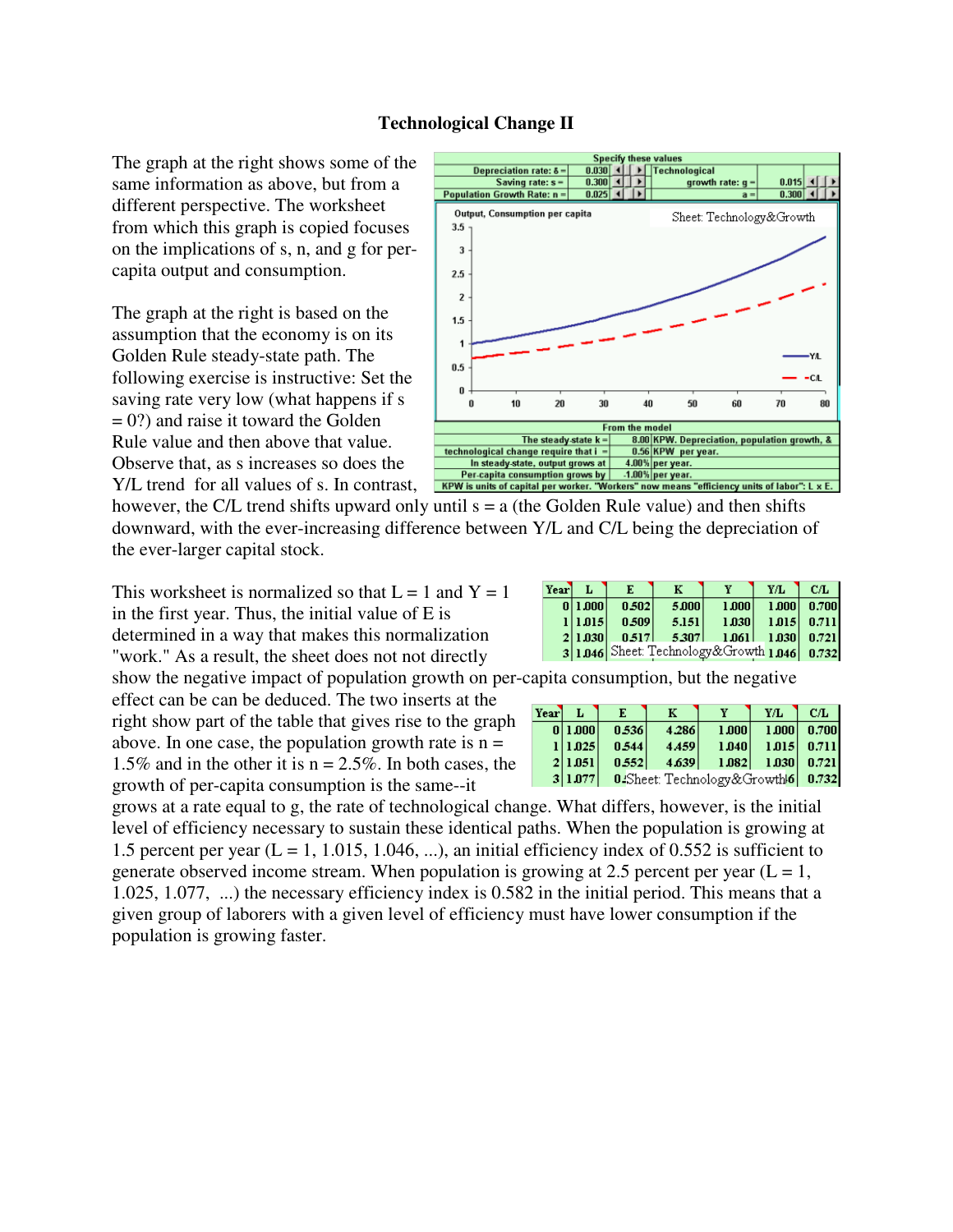#### **An Empirical Note**

While reservations about the adequacy of the simple Solow model for explaining differences in economic growth are warranted, the model's predictions are consistent with observed outcomes. The estimated equation below is based on a data set developed by Mankiw, Romer, and Weil. Based on cross-section data from 121 countries, the following estimates are derived:

gdp\_growth\_rate =  $2.246 - 1.344*OECD + 0.115*$ investment\_rate.

(2.934) (5.036)

The coefficient of determination is  $R^2 = 0.185$ . The dependent variable is the average annual growth rate between 1960 and 1985. OECD is a binary variable that equals 1 if the country is a member of the Organization for Economic Cooperation and Development; the point estimate indicates that the growth rates averaged about 1.3 percentage points less for these countries than for others. The growth rate increased by an estimated 0.115 percentage points per onepercentage-point increase in the fraction of a country's income that was invested. The associated t-statistic is quite large, indicating strong evidence that investment affects output. While investment is an important part of the story, it is far from being the whole story: The  $R^2$  of 0.185 indicates that either variables other than the two included above or random effects account for 81.5 percent of the variation among growth rates.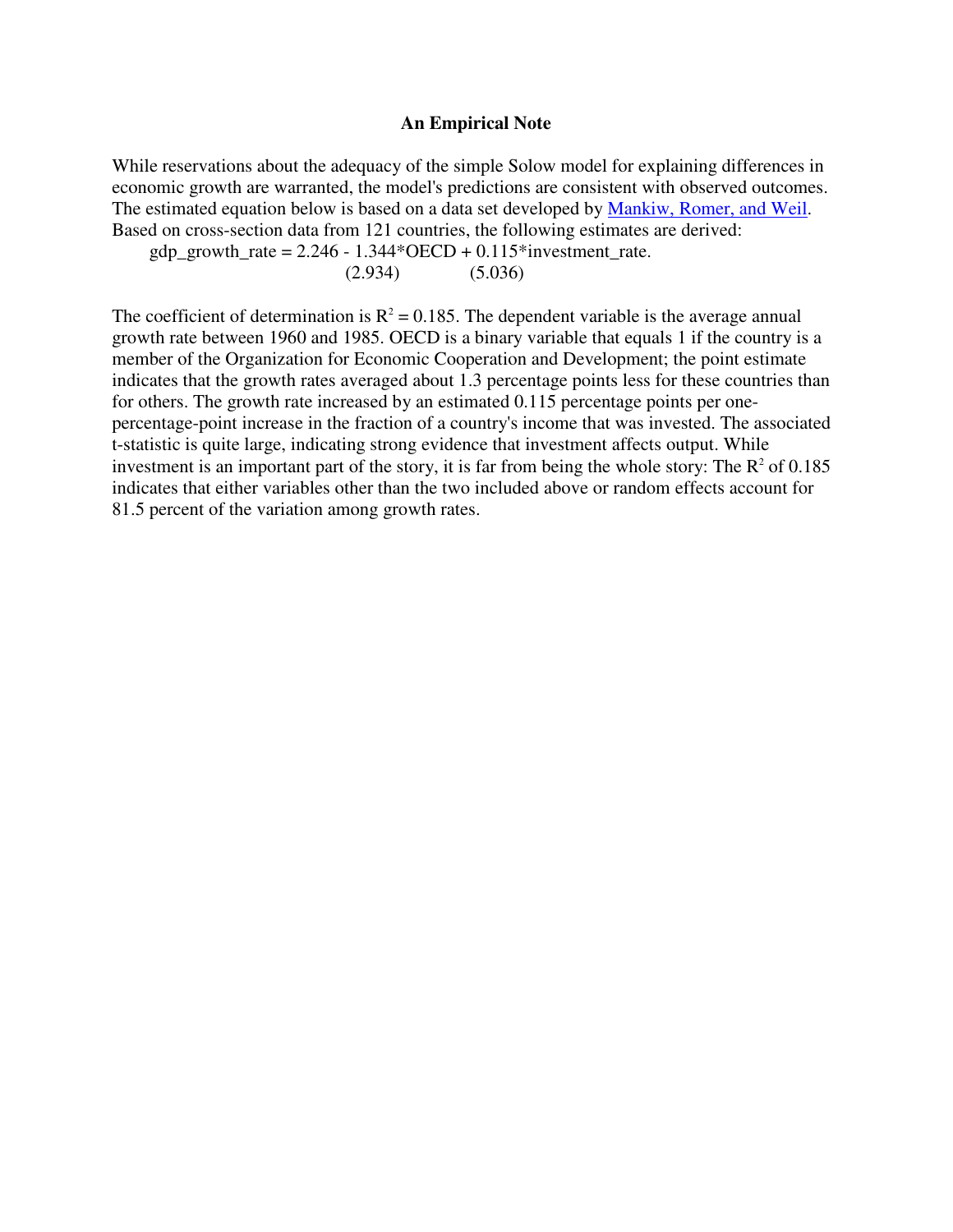#### **Notes**

#### **The decreasing importance of land**

Hansen and Prescott argue that in a pre-industrial economy, the fact that land is a fixed factor has serious implications for the relevance of the Solow model, in which no factor is in fixed supply. They point out that the implication of land's being a fixed factor becomes increasingly unimportant as economies progress toward the industrial (and post-industrial) stage. Their Table 2 (page 1209) shows this progression for the United States.

#### **TABLE 2—U.S. FARMLAND VALUE RELATIVE TO GNP**

| Year | <b>Percentage</b> |
|------|-------------------|
| 1870 | 88                |
| 1900 | 78                |
| 1929 | 37                |
| 1950 | 20                |
| 1990 | q                 |

# **Deriving the marginal product function from the production function**

At any point on the production function the marginal product is the derivative of the function with respect to the independent variable. For the Cobb-Douglas production function,  $y = k^a$ , MPL  $=$  ak<sup> $a-1$ </sup>. Defining the MPL in terms of percapita values might appear inappropriate. After all, MPL is typically defined as the change in total output per one-unit change in the variable input (capital here) given the employment level of the fixed input (labor here). Are the two definitions compatible? To see that they are return to the original production function:

$$
Y = K^a L^{1-a}
$$

The marginal product of capital is

.

$$
MPK = aKa-1L1-a
$$
  
=  $aKa-1/L-(1-a)$   
=  $aKa-1/La-1$   
=  $(K/L)a-1$   
=  $ka-1$ .

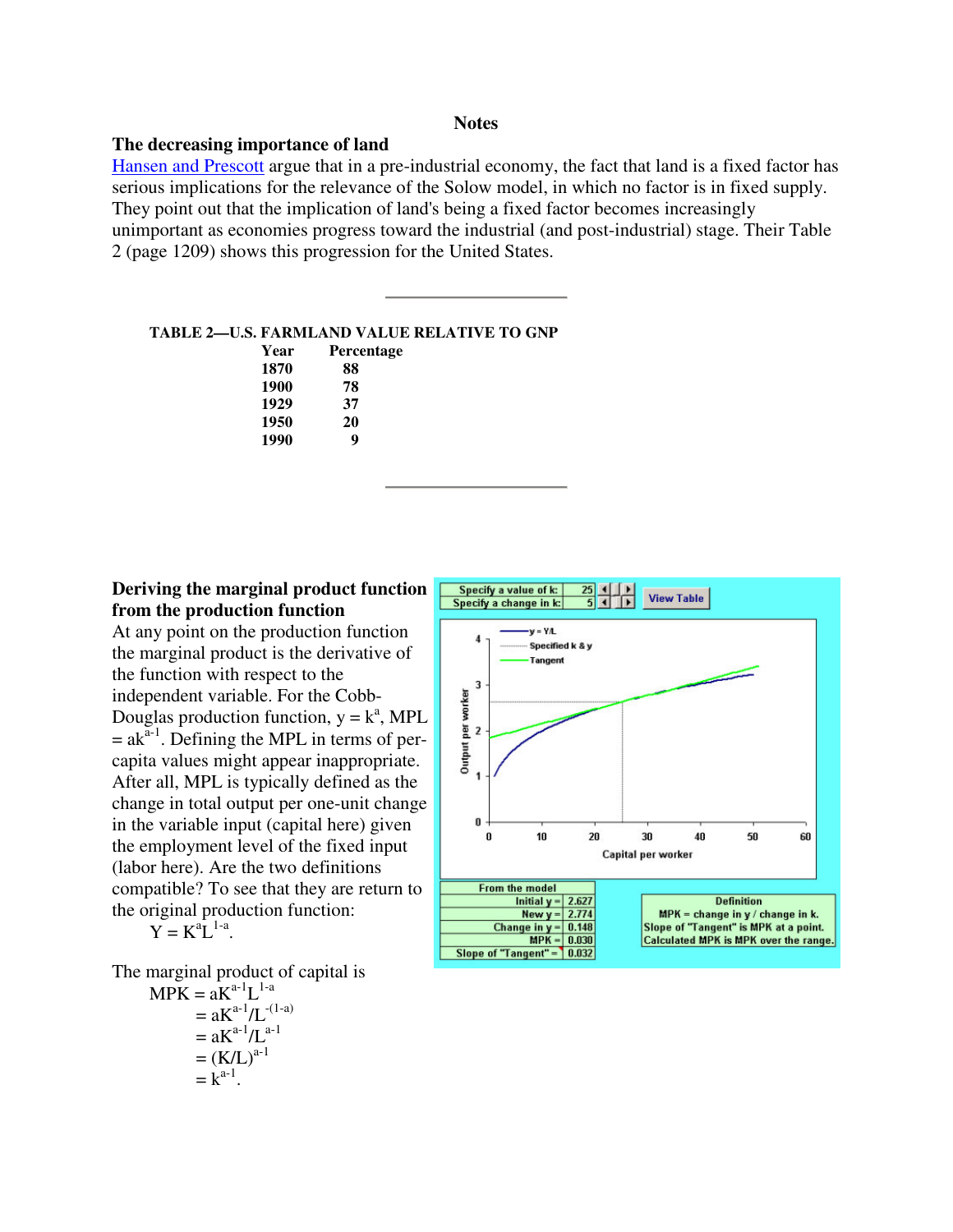This graph shows how the MPL as derivative compares to MPL in terms of discrete changes. In this case,  $\Delta k = 5$ . The true MPL for this size change is 0.030, the value derived in the text. The derivative is a short-hand way of defining the MPL for the entire function. At the initial value of k, the MPL is 0.032, which overstates the change when  $\Delta k = 5$  rather than an arbitrarily small value, but the overstatement is slight.

## **Downloading the workbook**

- We recommend saving the workbook file to a disk and then opening it.
- The workbook contains macros. Activating the macros requires that *Excel*'s security level be set at medium or lower before the workbook is opened. The default is high, and will not allow the opening of macros. Under "Tools/ Macro.. / Security" set the security level to medium. To repeat: Failing to set the security level below its default level will cause Excel to load the workbook but to strip it of all macros.

# **Social Security and savings**

Most observers see the potential of Social Security for reducing saving as a weakness. It was not always so. According to Feldstein (page 10), "Keynesian economists in the 1940s … praised the unfunded character of the new Social Security program for its ability to depress national saving and stimulate aggregate demand."

### **Differing production functions**

One reason that the "aggregate production function" that represents an economy might differ from one economy to another is the degree to which funds are allocated to those investments with the highest rates of return. If capital markets were perfect and if property rights were perfectly defined and enforced, then a system of markets would ensure equal marginal rates of return for all investments. As noted above, however, subsidies might favor one type of investment (in residential real estate in this case) over others. Mankiw (227) points out that three major types of investment can be identified: infrastructure (roads, bridges, sewer systems, *etc*.), human capital, and investments in non-infrastructure physical capital. Significant barriers to equalizing rates of returns across these broad categories can be identified. Furthermore, equalization within the categories is unlikely. Such is even more so in many pre-industrial economies. DeSoto argues that an important reason for failure of many third-world countries to develop is insecure property rights. He observes that squatters build up a considerable stock of capital, in the form of housing, without any clear title. They cannot, however, use any equity in this housing to underwrite small businesses, no matter how high the rates of returns from such investments might be.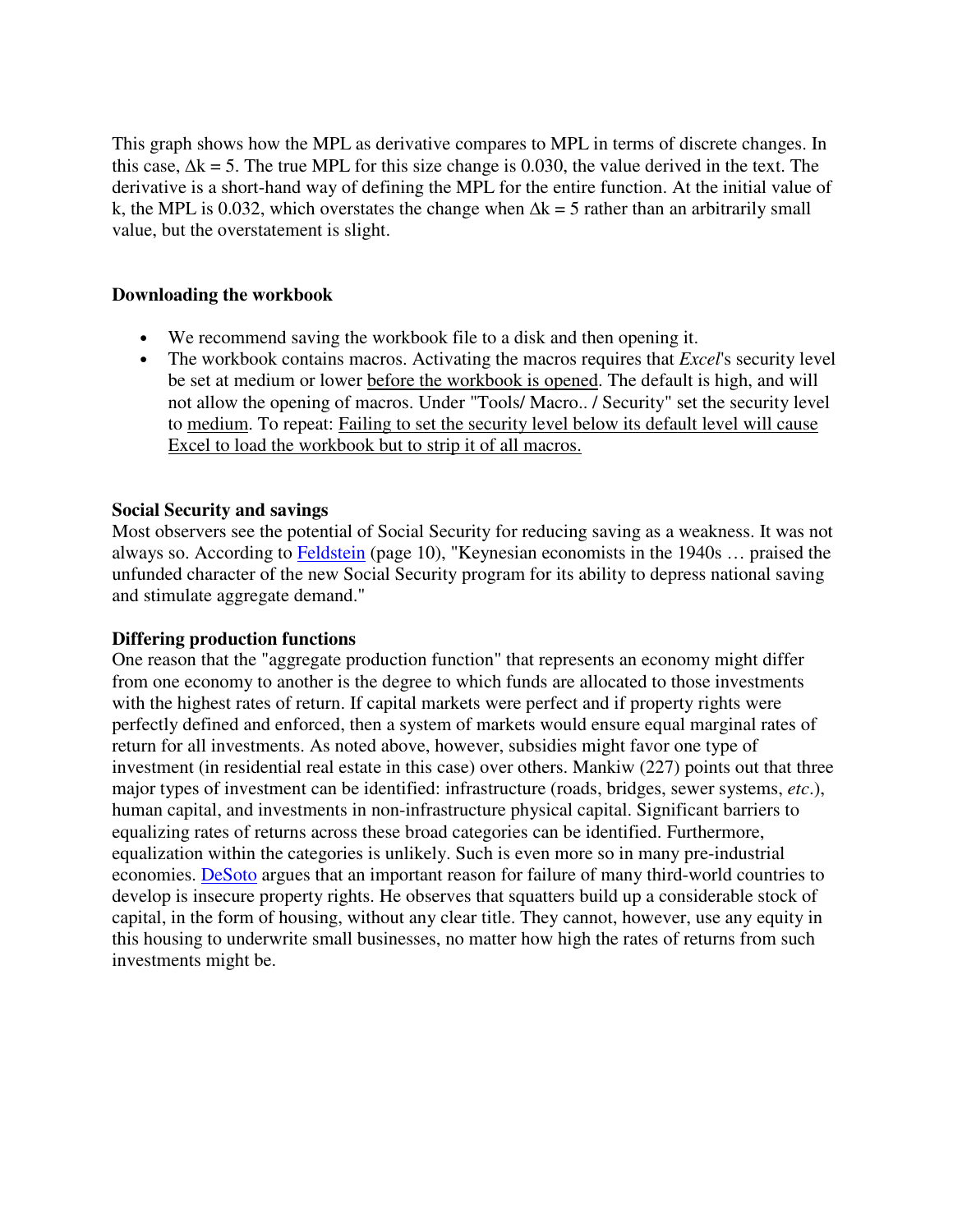We are examining the rate at which k would decrease if it were not replaced. Now, two factors lead to reduced k: depreciation of the capital stock and dispersion of the capital stock among increasingly more workers. Consider two adjoining periods, 0 and 1:

 $K_1 = K_0(1 - \delta)$  (Depreciation)<br>  $L_1 = L_0(1 + n)$  (Population gre (Population growth) so  $k_1 = k_0(1 - \delta)/(1 + n)$ Some algebra shows that

 $k_0 - k_1 = k_0(\delta + n)/(1 + n)$ 

Here is the algebra.

 $k_0 - k_1$  is the amount by which the capital stock declines, absent offsetting investment.  $k_0 = K_0/L_0$  and  $k_1 = K_1/L_1 = (K_0/L_0)(1 + \delta)/(1 + n)$ , so  $k_0 - k_1 = k_0 - k_0(1 - \delta)/(1 + n)$  $k_0 - k_1 = [k_0(1 + n) - k_0(1 - \delta)]/(1 + n)$  $k_0 - k_1 = k_0(\delta + n)/(1 + n)$ 

This is the amount that the per-capita stock of capital decreases if no investment is made. This equation differs slightly from the equation in Mankiw and the equation used in the workbook. For simplicity, the denominator  $(1 + n)$  is ignored. Leaving out this term simplifies the exposition at the cost of introducing an error of  $1/(1 + n)$ . For reasonable values of n, this error is about 2 or 3 percent.

To repeat, the simpler equation that very closely approximates the actual decrease in k in the absence of any investment is this:

 $\Delta k = k(\delta + n)$ 

To illustrate, suppose that  $k = 10$  and that depreciation and population growth are as indicated above. For concreteness, suppose that  $K = 10,000$  and  $L = 1000$  in the base year. Then a year later, K =  $10,000(0.96)$  = 9600 and L =  $1000(1.025)$  = 1025. Therefore, in the next year k = 9600/1025 = 9.366. Except for rounding, this values equals  $10,000(1 - 0.04)/1.025$ , which is 9365.854. The decrease in k from 10 to 9.366 implies that 10 - 9.366 or 0.634 units of output per worker must be set aside for maintenance of the per-worker capital stock, roughly 0.4 to maintain the necessary 10,000 units of capital and 0.234 to provide the 25 additional workers with as much capital as the initial 1000 workers had.

The numbers shown are exact. Compare them to the results of the simpler equation:  $10(0.04 +$  $(0.025) = 0.650$ . The discrepancy is  $(0.650 - 0.634)/0.634$  or about 2.5 percent.

# **Consumption, saving, and investment**

Consumption is  $c = y - i$  because  $i = s$ . For any steady-state to occur  $i = (\delta + n)k$ . Therefore, we seek the value of k that maximizes y -  $(\delta + n)$ k. But y is f(k). To find the maximum value of c, find the k for which the slope of the y = f(k) function equals  $(\delta + n)$ . That is, find the k for which  $MPK = (\delta + n).$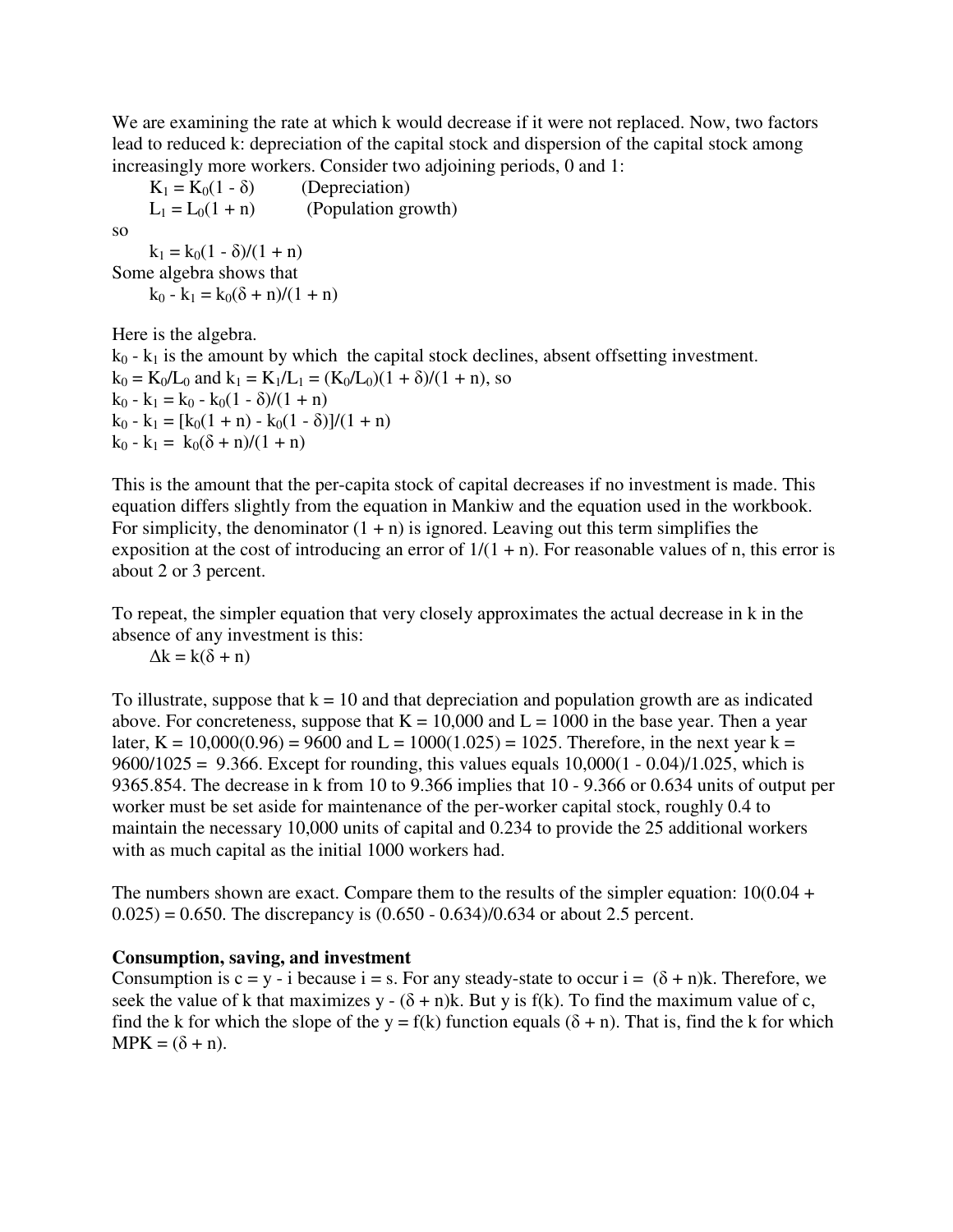#### **Factors changing the value of k**

When technology is taken into account k is defined as follows:  $k = K/(L * E)$ . L changes at a rate of n, and E changes at a rate of g. The capital stock depreciates at a rate δ. Consider the implication for ∆k for two adjoining years. Year 1 values are as follows:

 $L_1 = L_0(1 + n)$  and  $E_1 = E_0(1 + g)$ .

Accordingly  $k_1 = K_1/(L_1 \times E_1) = \{(K_0 - \delta K_0)/[L_0(1 + n)E_0(1 + g)]\} = k_0(1 - \delta)/[(1 + n)(1 + g)].$ Absent investment,  $k_1 < k_0$  for three reasons: depreciation, increase in the population, and increase in the number of efficiency units of labor per worker.

We now use this information to determine the exact relationship between  $k_0$  and the decrease in k, absent investment.

 $k_0 - k_0(1 - \delta)/[(1 + n)(1 + g)] =$  $[k_0(1 + n + g + ng)] - k_0(1 - \delta)]/(1 + n + g + ng) =$  $[k_0(\delta + n + g + ng)]/(1 + n + g + ng)$ 

This differs slightly from the approximation used in the text above, and used by Mankiw. There the decrease in k per time period, absent investment, is  $k(\delta + n + g)$ . To see how much the two differ, suppose that  $n = 2.5$  percent and  $g = 2.0$  percent, both fairly large values. Let  $\delta = 4$ percent. Mankiw's approximation is that k falls by  $(0.04 + 0.02 + 0.025)$ k or by 0.085k. In fact, over a year's time, the exact decrease is

 $[(0.04 + 0.02 + 0.025 + 0.005)/(1.02*1.025)]$ k = 0.081779k, for an error of less than 4 percent.